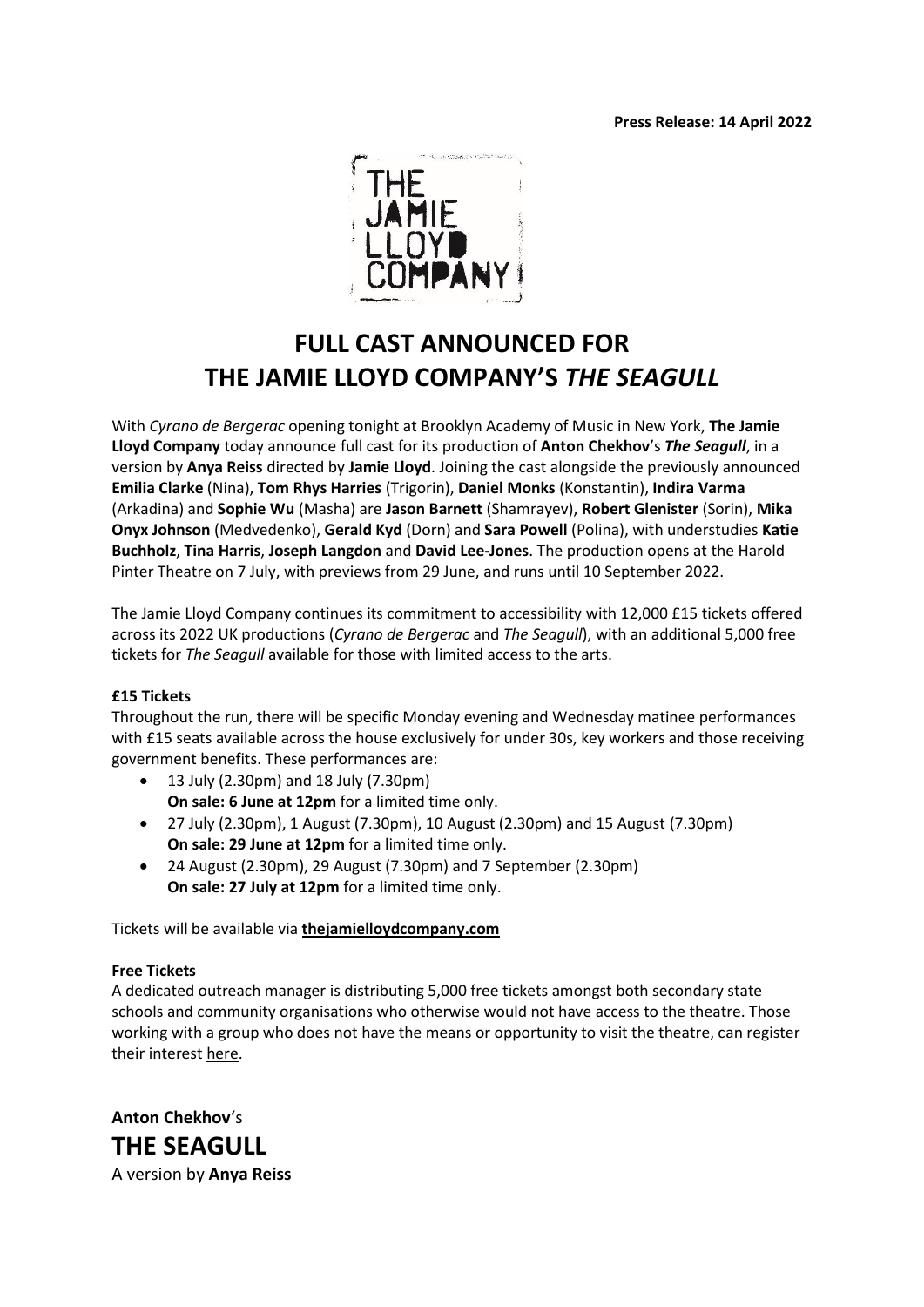Director: **Jamie Lloyd**; Set and Costume Designer: **Soutra Gilmour** Lighting Designer: **Jackie Shemesh**; Sound and Composition Designer: **George Dennis** Casting Director: **Stuart Burt CDG**; Costume Supervision: **Anna Josephs** Props Supervision: **Fahmida Bakht**; Associate Director: **Jonathan Glew** Associate Design: **Rachel Wingate**

**Harold Pinter Theatre** 29 June – 10 September 2022 **Press night: Thursday 7 July at 7.30pm**

## '*We need the theatre, couldn't, couldn't do without it. Could we?'*

A young woman is desperate for fame and a way out. A young man is pining after the woman of his dreams. A successful writer longs for a sense of achievement. An actress wants to fight the changing of the times. In an isolated home in the countryside where dreams are in tatters, hopes dashed, hearts broken and there is nowhere left to turn, the only option is to turn on each other.

Produced by ATG Productions, Gavin Kalin Productions, Glass Half Full Productions and Wessex Grove in association with Rupert Gavin/Mallory Factor.

**Anya Reiss**' playwriting credits include *Oliver Twist* (Regent's Park Open Air Theatre), *Uncle Vanya* (St James' Theatre), *Spring Awakening* (UK tour), *Three Sisters* (Southwark Playhouse), and *The Acid Test* and *Spur of the Moment* (Royal Court Theatre); and as screenwriter her credits include *Ackley Bridge* and *EastEnders*.

**Jason Barnett** plays Shamrayev. His theatre credits include *Living Newspaper*, *Instructions for Correct Assembly, Prime Time*, *Friday Night Sex*, *The Victorian in the Wall*, *The Girlfriend Experience* (Royal Court Theatre), *The Visit*, *Saint George and the Dragon*, *Emil and the Detectives*, *War Horse*, *Amato Saltone* (National Theatre), *Life of Galileo* (Young Vic), *Mad About The Boy* (Young Vic/UK tour), *Mogadishu* (Manchester Royal Exchange), *The Winter's Tale*, *Pericles*, *Days of Significance* (RSC), *The Fixer* (Almeida Theatre), *Cruisin*' (Bush Theatre) and The Tempest (Shakespeare's Globe). His television credits include *Agatha Raisin*, *Bridgerton*, *Waffle the Wonder Dog*, *Lee and Dean*, *Porridge*, *Josh*, *Bad Education* and series regular Eddie Olosunje in *The Bill*; and for film, *SuperBob*, *London Road*, *One Man and His Dog* and *The Sight*.

**Emilia Clarke** plays Nina. Theatre credits include *Breakfast at Tiffany's* (Cort). Film credits include *Last Christmas*; *Solo: A Star Wars Story*; *Me Before You*; *Terminator: Genisys*; *Dom Hemingway*; *Spike Island*. Television credits include *Game of Thrones* (nominated for 2013, 2015 and 2016 Emmy Awards for Outstanding Supporting Actress in a Drama Series, nominated for 2019 Emmy Awards for Outstanding Lead Actress in a Drama Series), and the upcoming *Secret Invasion*.

**Robert Glenister** plays Sorin. His theatre credits for the company include *Moonlight/Night School* (*Pinter at the Pinter*, Harold Pinter Theatre). Other theatre credits include *Alys Always* (Bridge Theatre), *Glengarry Glen Ross* (Playhouse Theatre), *Great Britain*, *Never So Good*, *Blue Remembered Hills* (National Theatre), *Noises Off* (The Old Vic/Novello Theatre), *The Late Middle Classes* (Donmar Warehouse), *Hedda Gabler* (Theatre Royal Bath), *The Winterling* (Royal Court Theatre), *Uncle Vanya* (Royal Exchange Theatre), *Measure for Measure*, *The Tempest*, *The Spanish Tragedy*, *Little Eyolf* (RSC), *According to Hoyle* (Hampstead Theatre), *Hamlet* (Sheffield Theatres) and *Tango at the End of Winter* (Piccadilly Theatre). His television credits include *Suspicion*, *Strike*, *Curfew*, *Cold Feet*, *Close to the Enemy*, *Paranoid*, *Code of a Killer*, *The Cafe*, *Hustle*, *We'll Take Manhattan*, *Legless*, *Spooks*,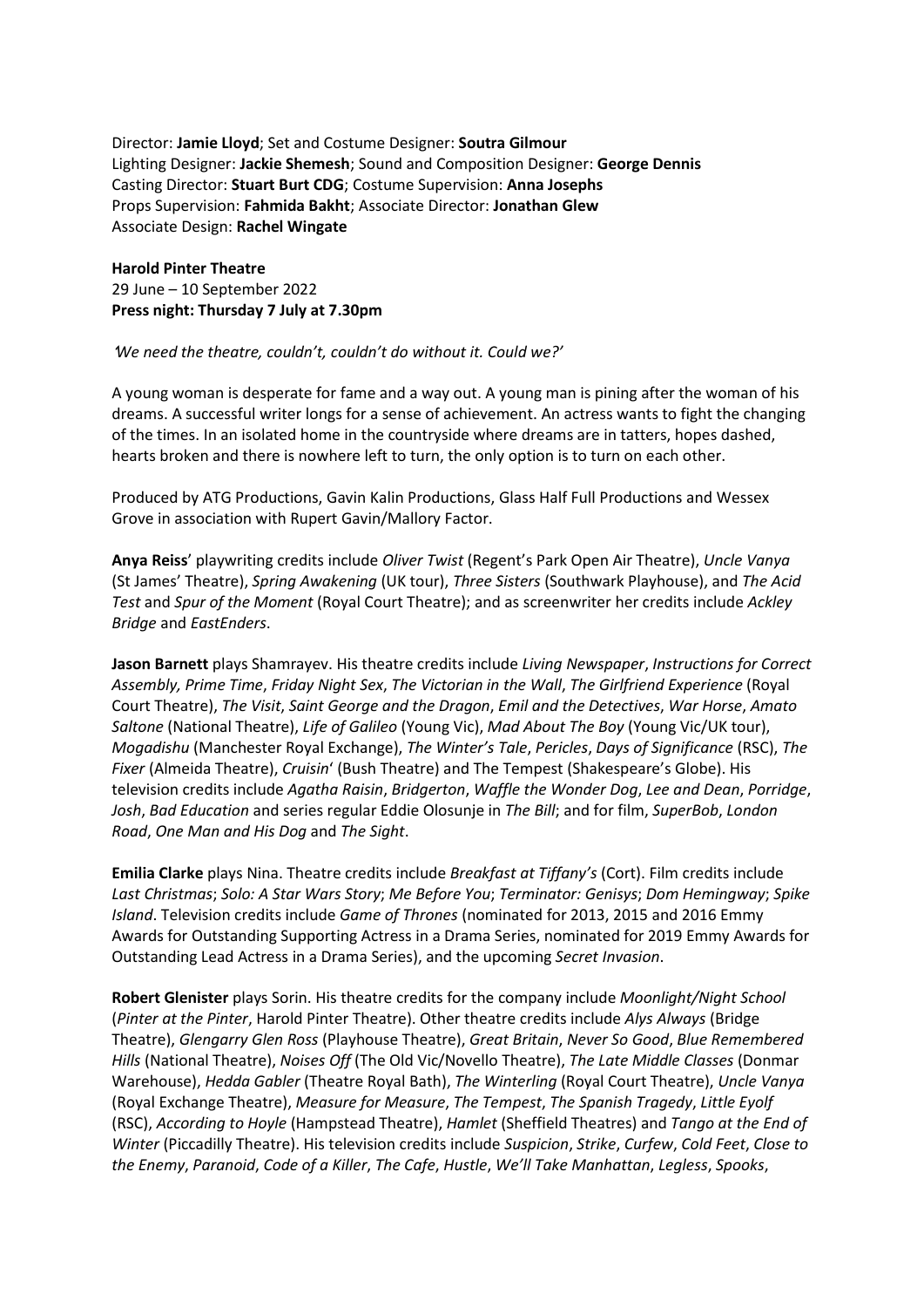*Between the* Sheets, *Dirty Work*, *Soldier Soldier, Chancer* and *Sink or Swim*; and for film *Villain*, *The Aeronauts*, *Journey's End*, *Live by Night*, *Cryptic*, *Creation* and *The Secret Rapture*.

**Tom Rhys Harries** plays Trigorin. His theatre credits include *Tumulus* (VAULT Festival), *The Pitchfork Disney* (Shoreditch Town Hall), *Dedication* (Nuffield Southampton Theatres), *Creditors* (Young Vic), *Four Play* (The Old Vic), *Mojo* (Harold Pinter Theatre), *The History Boys* (Sheffield Theatres) and *Torch Song Trilogy* (Menier Chocolate Factory). His television credits include *Suspicion*, *White Lines*, *Britannia*, *15 Days*, *Merched Parchus*, *Unforgotten*, *Chewing Gum*, *Hinterland*, *Jekyll and Hyde*, *Under Milk Wood*, *If I Don't Come Home: Letters from D-Day*, *Parade's End*; and for film, *The Gentlemen*, *Slaughterhouse Rulez*, *Dragonheart: Battle for the Heartfire*, *Crow*, *Hot Property*, *Iron Clad: Battle for Blood* and *Hunky Dory.*

**Mika Onyx Johnson** plays Medvedenko and is an Associate Artist with the company. Theatre credits as an actor include *Cyrano de Bergerac* (Playhouse Theatre/Harold Pinter Theatre/Brooklyn Academy of Music, New York), *Boxes* (Purple Theatre), *Chessboard Society* (Curve, Leicester), *Behind Closed Doors* (Lakeside Arts Centre, Nottingham) and *#FaceMe* (Contact, Manchester); and as a writer, *Pink Lemonade* (Edinburgh Festival Fringe/Bush Theatre – also performer), and *My White Best Friend and Other Letters Left Unsaid (Part 2)* (Bunker Theatre).

**Gerald Kyd** plays Dorn. His credits for the company include *Richard III* (Trafalgar Studios). Other theatre credits include *Deep Blue Sea*, *The Meeting* (Chichester Festival Theatre), *Winter Solstice*, *Love's Labour's Lost*, *Deathtrap*, *Breaking The Rules* (UK tours), *North By Northwest* (Bath Theatre Royal/Toronto), *Hapgood*, *55 Days*, *Revelations* (Hampstead Theatre), *Feed The Beast* (Birmingham Rep/New Wolsey Theatre), *Three Winters*, *Children of the Sun*, *The Cherry Orchard*, *Blood and Gifts* (National Theatre), *Little Black Book* (Park Theatre), *The Real Thing* (West Yorkshire Playhouse), *The Years Between* (Royal & Derngate Northampton), *This Much Is True* (Theatre503), *The Three Musketeers* (Bristol Old Vic), *Edward II*, *Richard II* (Shakespeare's Globe), *Ramayana* (Birmingham Rep) and *Cyrano De Bergerac* (RSC). His television credits include *Sister Boniface Mysteries*, *Queens of Mystery*, *Britannia*, *Whitstable Pearl*, *Harlots*, *Deep Water, Jesus: His Life*, *Unforgotten*, *Humans*, *The Coroner*, *Benidorm*, *Sherlock*, *The Bible*, *The Midnight Beast*, *Persons Unknown*, as series regular Sean Maddox in *Casualty* (BBC), *All In The Game*; *Brief Encounters* and *Underworld*; and for film, *Legacy: Black Ops*, *The Defender*, *Lara Croft Tomb Raider: The Cradle of Life* and *The Principles of Lust*.

**Daniel Monks** plays Konstantin. His theatre credits include *The Normal Heart* (National Theatre), *Teenage Dick* (Donmar Warehouse - Winner of Best Performer in a Play at The Stage Debut Awards 2020), *Lord of the Flies* (Sydney Theatre Company) and *The Real and Imagined History of The Elephant Man* (Malthouse Theatre, Sydney – for which he was nominated for a Helpmann Award and Green Room Award for Best Lead Actor in a Play). For film, he wrote, produced, edited and starred in *Pulse* - which won the Busan Bank Award at the Busan International Film Festival 2017 and for which he was nominated for the Australian Academy Award (AACTA) for Best Lead Actor in a Film. He is an Ambassador for the Starlight Children's Foundation, and in 2018, he was named the Ambassador for People with Disabilities Australia at the 40th Sydney Mardi Gras Parade.

**Sara Powell** plays Polina. Her theatre credits include *The Madness of George* III (Nottingham Playhouse), *La Peste*, *Richard III* (Arcola Theatre), *The Crucible* (Bristol Old Vic), *Disgraced* (Bush Theatre), *A Walk on Part* (Soho Theatre), *Macbeth* (Almeida Theatre), *Stuff Happens*, *The Villain's Opera*, *Honk*, *The Darker Face of the Earth*, *Troilus and Cressida* (National Theatre), *World Music* (Donmar Warehouse), *Racing Demon*, *The Absence of War* (Birmingham Rep), *Mapping the Edge* (Sheffield Theatres) and *The Duchess of Malfi* (RSC). Her television credits include *Murder in*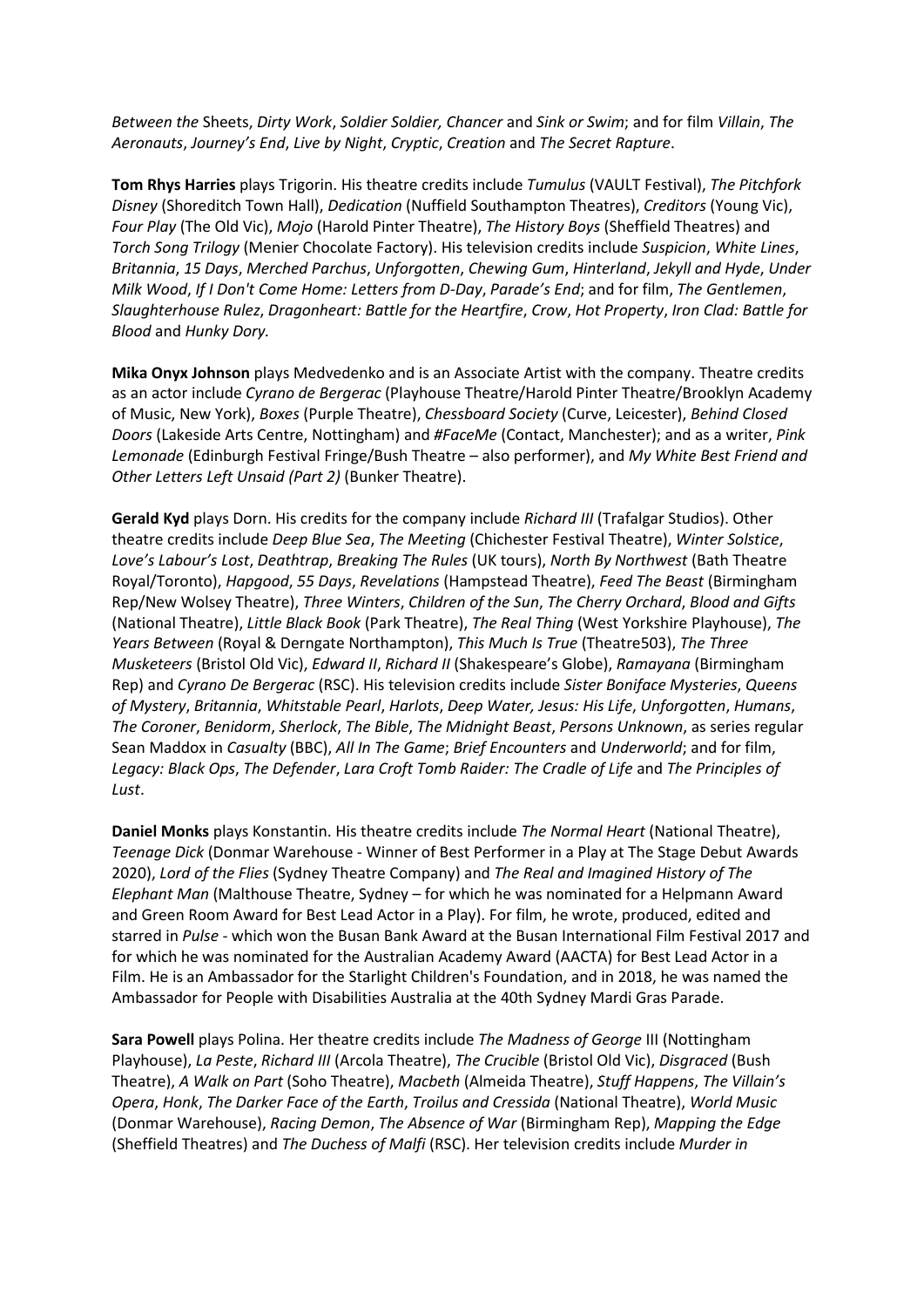*Provence*, *Ghosts*, *Death in Paradise*, *Unforgotten*, *Damned*, *Silent Witness* and *Little Boy Blue*; and for film, *Last Christmas*, *Denial*, *My Zinc Bed* and *The Golden Years*.

**Indira Varma** plays Arkadina. Her theatre credits for the company include *The Hothouse* (Trafalgar Studios). Other theatre credits include *Faith Healer, Present Laughter* - Olivier Award for Best Supporting Actress in a play (The Old Vic), *The Treatment*, *Five Gold Rings* (Almeida Theatre), *Exit the King*, *Man and Superman*, *Ivanov*, *Remembrance of Things Past*, *Othello* (National Theatre), *Tiger County* (Hampstead Theatre), *Titus Andronicus* (Shakespeare's Globe), *The Dance of Death* (Donmar Trafalgar), *Twelfth Night* (Donmar Warehouse/Wyndham's Theatre), *The Vortex*, *Privates on Parade* (Donmar Warehouse), *Ingredient X*, *The Vertical Hour*, *The Country* (Royal Court Theatre), *Hysteria* (Theatre Royal Bath), *The Skin of Our Teeth* (Young Vic), *Celebration* (Almeida Theatre/Lincoln Centre/Harold Pinter Theatre). Her television credits include upcoming *Damage* and *Extrapolations*, *Obi Wan Kenobi*, *This Way Up*, *Game of Thrones*, *Luther, For Life*, *Carnival Row, Patrick Melrose*, *Silk, Rome* and *Indian Summer.* For film, *Mission: Impossible 7*, *Official* Secrets, *Crisis*, *The One & Only Iva*n, *Close* and *Exodus: Gods and Kings*.

**Sophie Wu** plays Masha. Her theatre credits include *Vassa* (Almeida Theatre), *Sketching* (Wilton's Music Hall), *Shopping and F\*\*king* (Hammersmith Apollo), *The Callous Corruption of Wesley McBunion* (Paines Plough), *Punk Rock* (Royal Exchange Theatre/Lyric Hammersmith), *The Wood Orchid* (Bush Theatre,) and *The Table* (National Theatre). Her television credits include *The Break*, *New Blood*, *Horrible Histories*, *Babylon*, *The Midnight Beast*, *Fresh Meat*, *Black Mirror*, *The Fades*; and for film, *Wild Child*, *Tormented*, *Kick-Ass*, *Kick-Ass 2* and *Tonight You're Mine*. Her theatre credits as a writer include *Ramona Tells Jim* (Bush Theatre) and *Sophie Wu Is Minging* and *Looks Like She*'*s Dead* (Edinburgh Festival Fringe/Soho Theatre).

**Jamie Lloyd** directs. His credits for the company include *Cyrano de Bergerac* (Playhouse Theatre/Harold Pinter Theatre/Brooklyn Academy of Music, New York – Olivier Award for Best Revival), *Betrayal* (*Pinter at the Pinter*, Harold Pinter Theatre/ Bernard B. Jacobs Theatre – nominated for four 2021 Tony Awards including Best Direction of a Play and Best Revival of a Play), *Pinter One*, *Two*, *Three*, *Six* and *Seven* (*Pinter at the Pinter*, Harold Pinter Theatre), *The Maids*, *The Homecoming*, *The Ruling Class*, *Richard III*, *The Pride*, *The Hothouse*, *Macbeth* (Trafalgar Studios).

#### **THE SEAGULL LISTINGS**

**Harold Pinter Theatre** 29 June – 10 September 2022 **Press night: Thursday 7 July at 7.30pm [www.haroldpintertheatre.co.uk](http://www.haroldpintertheatre.co.uk/)**

#### **NOTES TO EDITORS**

**The Jamie Lloyd Company** is the phenomenally successful partnership between Ambassador Theatre Group and acclaimed British director Jamie Lloyd. The Jamie Lloyd Company creates groundbreaking productions with the very best acting talent in the world with the aim of developing a new, more diverse theatrical audience. Recent productions include radical reappraisals of *The Seagull, Cyrano de Bergerac* and *Betrayal*, with casts including Uzo Aduba, Jade Anouka, Zawe Ashton, Hayley Atwell, Gemma Chan, Emilia Clarke, Paapa Essiedu, Claire Foy, Martin Freeman, Kit Harington, Tom Hiddleston, Eleanor Matsuura, James McAvoy and Indira Varma.

**[thejamielloydcompany.com](http://thejamielloydcompany.com/)** Twitter: **@JamieLloydCo**